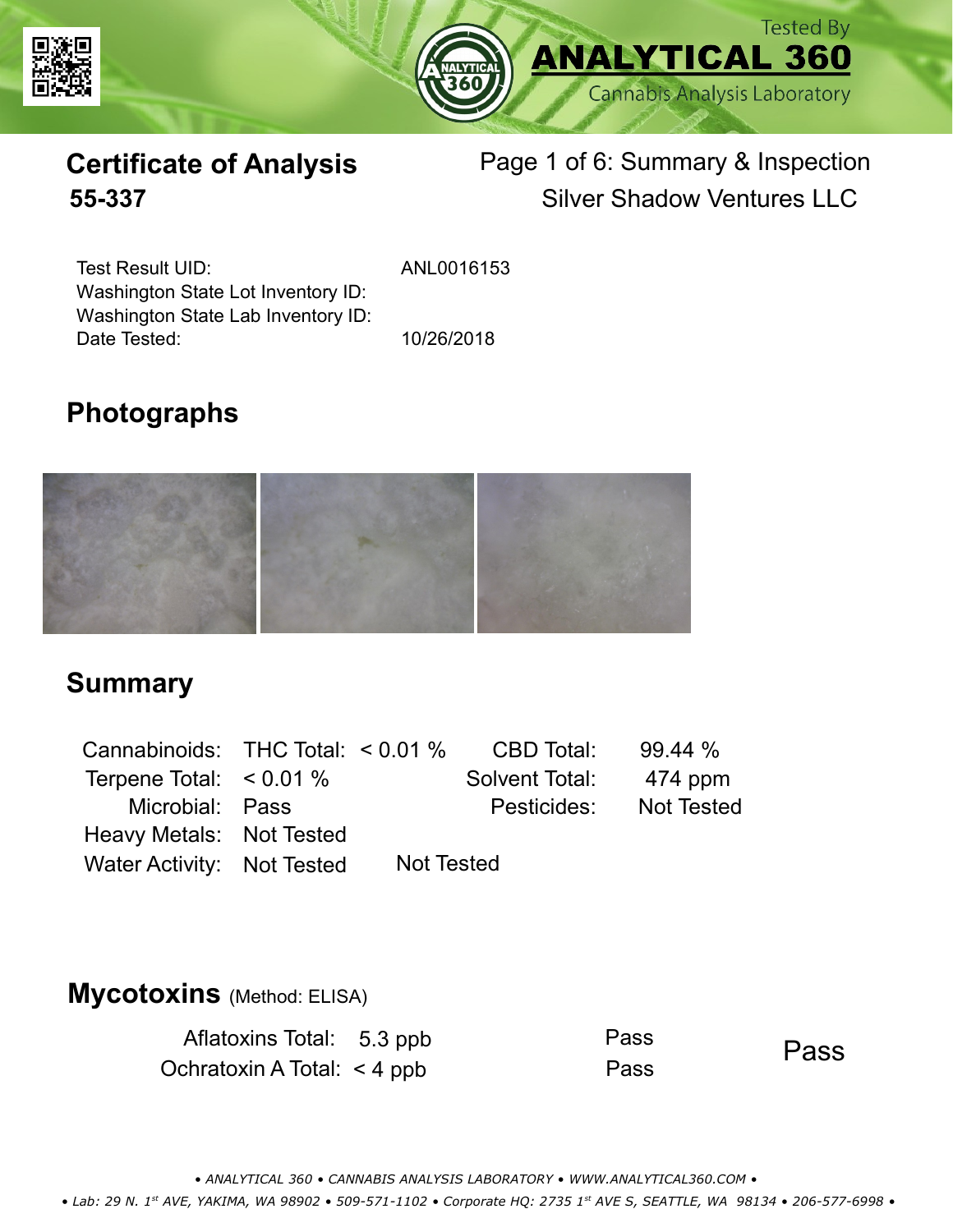



# **Certificate of Analysis** Page 2 of 6: Potency **55-337** Silver Shadow Ventures LLC

| ANL0016153 |
|------------|
|            |
|            |
| 10/26/2018 |
|            |

### **Cannabinoid Profile** (Method: HPLC-DAD)

|                                                                                                 | CBG-A                                                  | $< 0.01$ mg/g | < 0.01 % |
|-------------------------------------------------------------------------------------------------|--------------------------------------------------------|---------------|----------|
|                                                                                                 | <b>CBG</b>                                             | $< 0.01$ mg/g | < 0.01 % |
| <b>CBG TOTAL</b><br>(CBG-A*0.878 + CBG) <sup>1</sup>                                            |                                                        | $< 0.01$ mg/g | < 0.01 % |
|                                                                                                 | $\Delta$ 9-THC-A                                       | $< 0.01$ mg/g | < 0.01 % |
|                                                                                                 | $\Delta$ 9-THC                                         | $< 0.01$ mg/g | < 0.01 % |
|                                                                                                 | $\Delta$ 9-THCV                                        | $< 0.01$ mg/g | < 0.01 % |
|                                                                                                 | $\Delta$ 8-THC                                         | $< 0.01$ mg/g | < 0.01 % |
|                                                                                                 | <b>CBN</b>                                             | $< 0.01$ mg/g | < 0.01 % |
|                                                                                                 | <b>THC-TOTAL</b><br>(THC-A * 0.877 + THC) <sup>1</sup> | $< 0.01$ mg/g | < 0.01 % |
|                                                                                                 | CBD-A                                                  | $< 0.01$ mg/g | < 0.01 % |
|                                                                                                 | <b>CBD</b>                                             | 994.40 mg/g   | 99.44 %  |
|                                                                                                 | CBDV-A                                                 | $< 0.01$ mg/g | < 0.01 % |
|                                                                                                 | <b>CBDV</b>                                            | $< 0.01$ mg/g | < 0.01 % |
|                                                                                                 | <b>CBD-TOTAL</b><br>$(CBD-A * 0.877 + CBD)^1$          | 994.40 mg/g   | 99.44 %  |
|                                                                                                 | <b>CBC</b>                                             | $< 0.01$ mg/g | < 0.01 % |
| $(\Delta 9THC + 9-THCV + \Delta 8THC + CBN + CBD + CBDV + CBC + CBC)^2$                         | <b>ACTIVATED-TOTAL</b>                                 | 994.40 mg/g   | 99.44 %  |
| <b>TOTAL DETECTED CANNABINOIDS</b><br>(CBDV TOTAL + THC TOTAL + CBD TOTAL + CBG TOTAL + D8THC + |                                                        | 994.40 mg/g   | 99.44 %  |

(CBDV TOTAL + THC TOTAL + CBN + CBC + THCV)

1 - Cannabinoid totals are adjusted to account for the decarboxylation of the cannabinoid acids. The reported total is the amount of the activated cannabinoid that would be if all of the<br>carboxylic acid has been removed th

2 - Cannabinoids that have been activated through decarboxylation (curing/storage of flowers, or heating/cooking of edibles, tinctures, & concentrates)

*• ANALYTICAL 360 • CANNABIS ANALYSIS LABORATORY • WWW.ANALYTICAL360.COM • • Lab: 29 N. 1st AVE, YAKIMA, WA 98902 • 509-571-1102 • Corporate HQ: 2735 1st AVE S, SEATTLE, WA 98134 • 206-577-6998 •*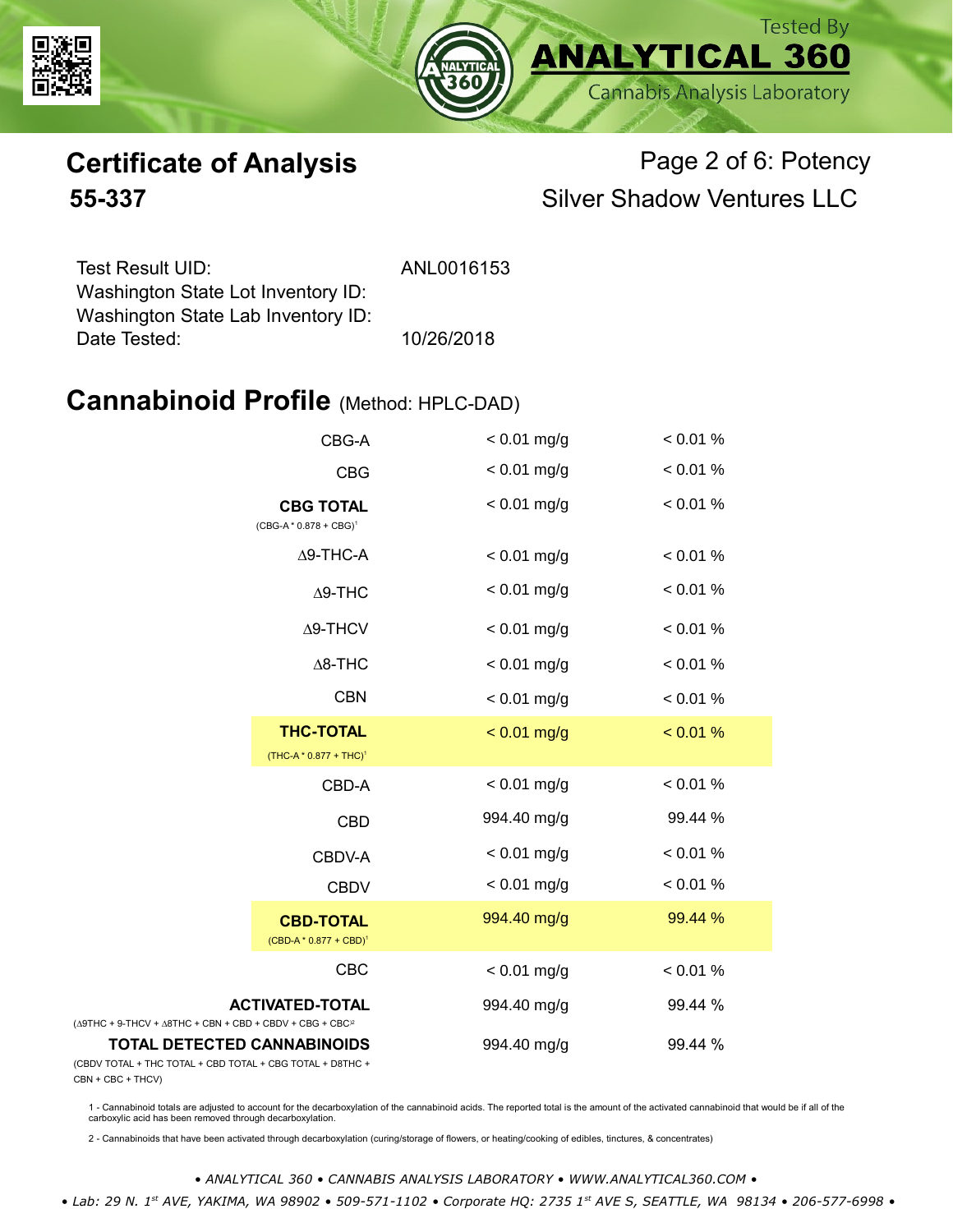



# **Certificate of Analysis** Page 3 of 6: Terpenes **55-337** Silver Shadow Ventures LLC

| Test Result UID:                   | ANL0016153 |
|------------------------------------|------------|
| Washington State Lot Inventory ID: |            |
| Washington State Lab Inventory ID: |            |
| Date Tested:                       | 10/26/2018 |

### **Terpene Profile** (Method: HS-GC-FID)

| Alpha Pinene         | $< 0.01$ mg/g | < 0.01 % |
|----------------------|---------------|----------|
| <b>Beta Pinene</b>   | $< 0.01$ mg/g | < 0.01 % |
| Myrcene              | $< 0.01$ mg/g | < 0.01 % |
| Ocimene              | $< 0.01$ mg/g | < 0.01 % |
| Limonene             | $< 0.01$ mg/g | < 0.01 % |
| Terpinolene          | $< 0.01$ mg/g | $0.01\%$ |
| Linalool             | $< 0.01$ mg/g | < 0.01 % |
| Caryophyllene        | $0.07$ mg/g   | < 0.01 % |
| Humulene             | $< 0.01$ mg/g | $0.01\%$ |
|                      |               |          |
| <b>Terpene Total</b> | $0.07$ mg/g   | $0.01\%$ |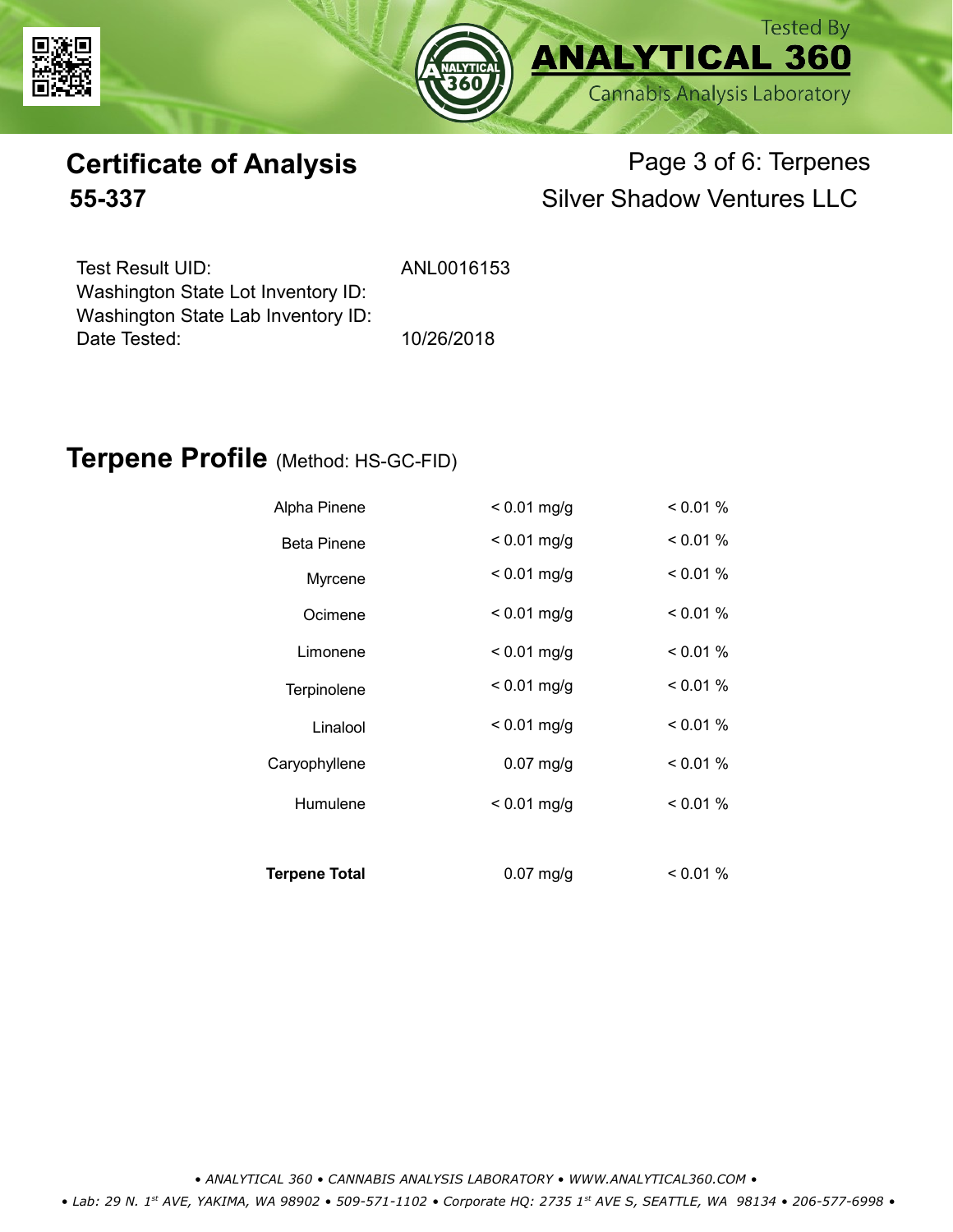



# **Certificate of Analysis** Page 4 of 6: Residual Solvents **55-337** Silver Shadow Ventures LLC

| Test Result UID:                   |  |
|------------------------------------|--|
| Washington State Lot Inventory ID: |  |
| Washington State Lab Inventory ID: |  |
| Date Tested:                       |  |

ANL0016153

10/26/2018

# **Residual Solvent Test** (Method: HS-GC-FID)

| Propane         | $< 20$ ppm | Methanol             | $< 20$ ppm |
|-----------------|------------|----------------------|------------|
| Isobutane       | $< 20$ ppm | Acetonitrile         | $< 20$ ppm |
| <b>Butane</b>   | $< 20$ ppm | Dichloromethane      | $< 20$ ppm |
| Ethanol         | Not Tested | <b>Ethyl Acetate</b> | $< 20$ ppm |
| Acetone         | $< 20$ ppm | Chloroform           | $< 2$ ppm  |
| <b>Toluene</b>  | $< 20$ ppm | Cyclohexane          | $< 20$ ppm |
| Pentane         | 474 ppm    | Benzene              | $< 2$ ppm  |
| Isopropanol     | $< 20$ ppm | <b>Ethyl Benzene</b> | $< 20$ ppm |
| Hexane          | $< 20$ ppm | $m + p$ Xylenes      | $< 20$ ppm |
| Heptane         | $< 20$ ppm | o Xylene             | $< 20$ ppm |
| Isopentane      | $< 20$ ppm | <b>Total Xylenes</b> | $< 20$ ppm |
| Tetrahydrofuran | $< 20$ ppm |                      |            |

### Total Solvents **474 ppm**

*• ANALYTICAL 360 • CANNABIS ANALYSIS LABORATORY • WWW.ANALYTICAL360.COM •*

 *• Lab: 29 N. 1st AVE, YAKIMA, WA 98902 • 509-571-1102 • Corporate HQ: 2735 1st AVE S, SEATTLE, WA 98134 • 206-577-6998 •*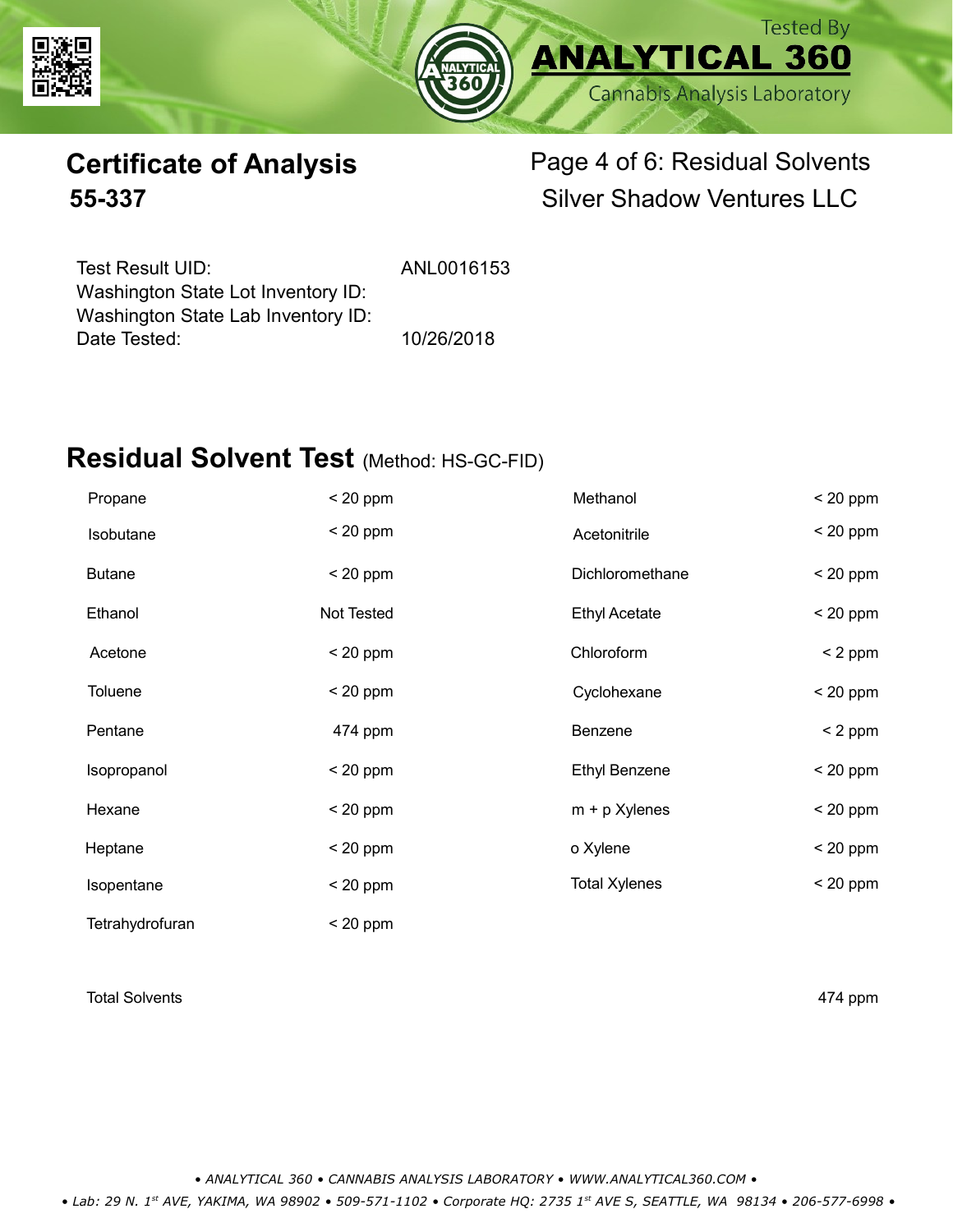



# **Certificate of Analysis Page 5 of 6: Microbial 55-337** Silver Shadow Ventures LLC

Test Result UID: ANL0016153 Date Tested: 10/26/2018 Washington State Lot Inventory ID: Washington State Lab Inventory ID:

# **I-502 Microbial Analysis (Method: Plate Counting)**

| Pass | $<$ 20 CFU/g | Bile Tolerant Gram Negative Bacteria Count |
|------|--------------|--------------------------------------------|
| Pass |              | Salmonella spp.                            |
| Pass |              | Escherichia coli                           |
|      |              |                                            |

Washington State Criteria:

Counts not to exceed:

1,000 Bile-tolerant Gram Negative Bacteria for solvent extracts, 10,000 Bile-tolerant Gram Negative Bacteria for hash and kief, and *E coli* and *Salmonella* not detected in one gram for all products.

### **Non-Mandatory Microbial Analysis** (Method: Plate Counting)

| Total Aerobic Plate Count  | $<$ 20 CFU/g |
|----------------------------|--------------|
| Total Yeast and Mold Count | $<$ 20 CFU/g |
| Coliforms                  | $<$ 20 CFU/g |

TNTC = Too Numerous to Count

*• ANALYTICAL 360 • CANNABIS ANALYSIS LABORATORY • WWW.ANALYTICAL360.COM •*